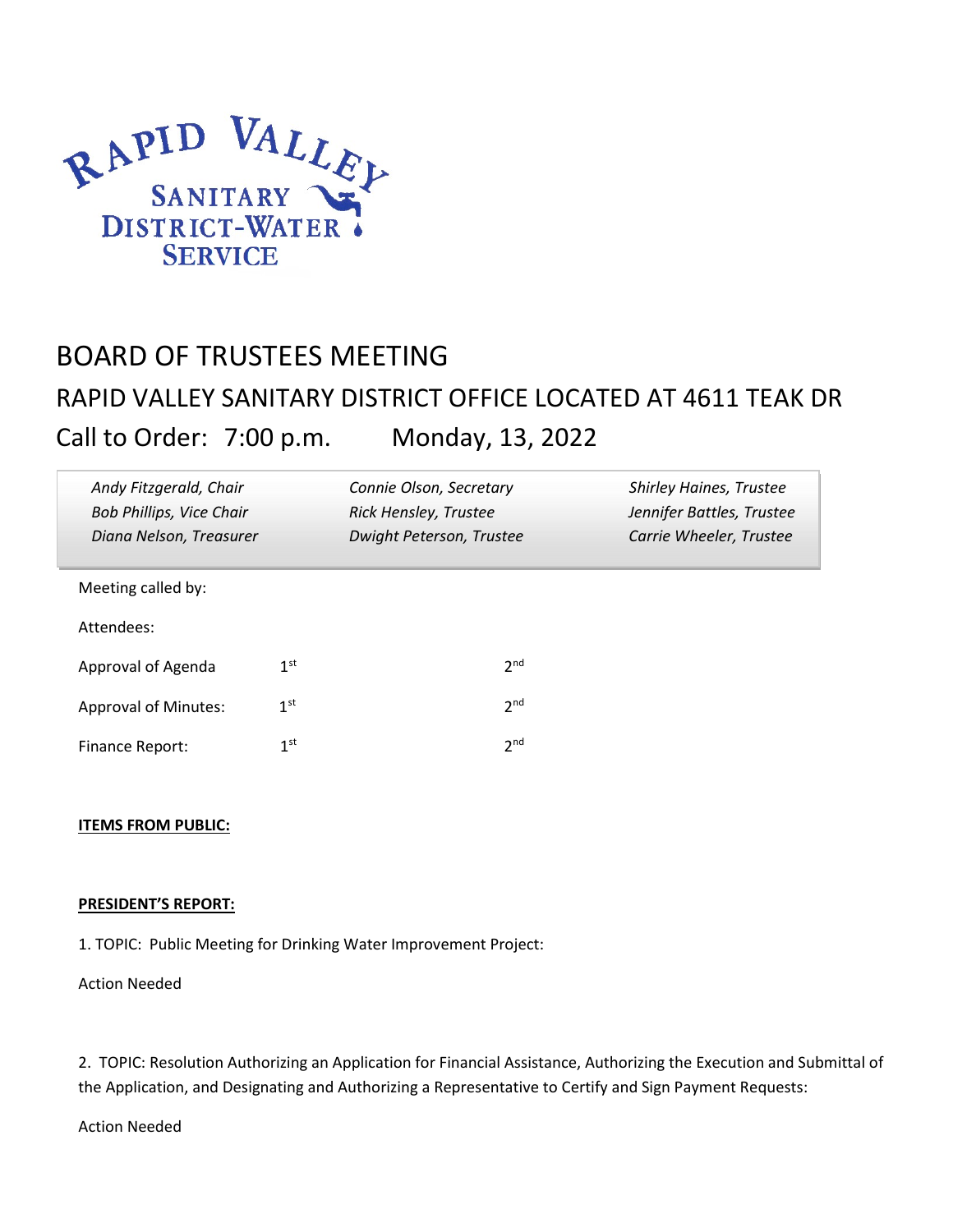#### MANAGER'S REPORT:

3. TOPIC: Monthly Water Loss and Leak Detection:

Information Only

## PROJECTS AND FUTURE DEVELOPMENT:

4. TOPIC: Moonlight Apartment Complex:

Information Only

5. TOPIC: Creekside Apartment Project:

Information Only

6. TOPIC: Murphy Ranch Phase 10A Project:

Information Only

7. TOPIC: Apple Valley Water and Sewer Expansion

Information Only

# OTHER TOPICS:

8. TOPIC: Houk Property Purchase

Potential Action Needed

9. TOPIC: Procurement Policy for ARPA Funds Allocation and Loan Requirements:

Potential Action Needed

10. TOPIC: Well Site Evaluation Study and Permitting application: